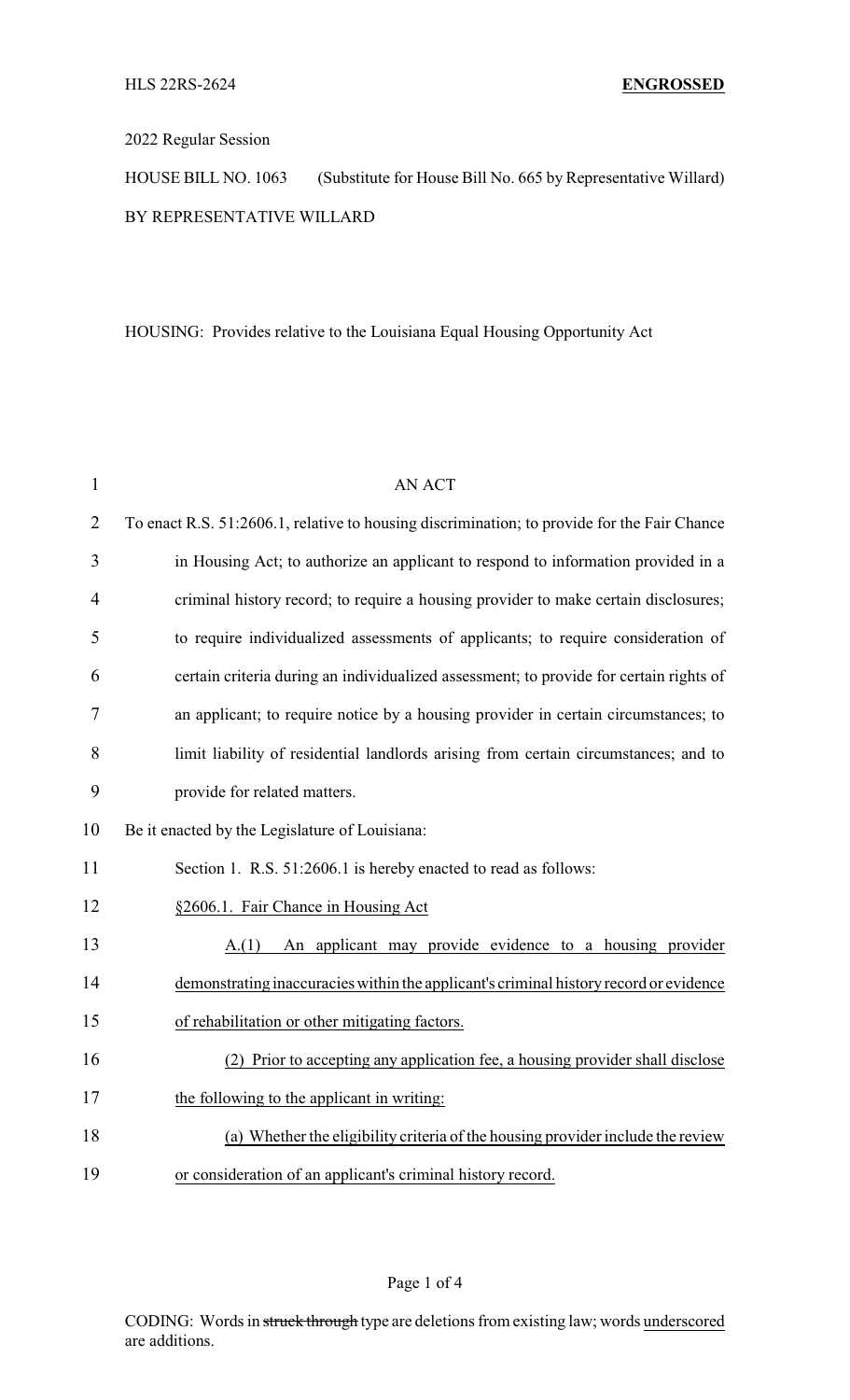| $\mathbf{1}$ | A statement that the applicant may provide evidence demonstrating<br>(b)                 |
|--------------|------------------------------------------------------------------------------------------|
| 2            | inaccuracies within the applicant's criminal history record, evidence of rehabilitation, |
| 3            | or other mitigating factors.                                                             |
| 4            | Disclosure required by this Paragraph may be delivered, stored, and<br>(3)               |
| 5            | presented by electronic means if the electronic means meets the requirements of the      |
| 6            | Louisiana Uniform Transactions Act, R.S. 9:2601 et seq.                                  |
| 7            | B.(1) When considering criminal history records, a housing provider shall                |
| 8            | perform an individualized assessment of the applicant's specific criminal history to     |
| 9            | minimize the likelihood of assessing housing applications in a manner that would         |
| 10           | have a discriminatory effect. The assessment shall determine if a denial based on a      |
| 11           | criminal history record is necessary to fulfill a substantial, legitimate, and           |
| 12           | nondiscriminatory interest.                                                              |
| 13           | When making an assessment pursuant to this Subsection, a housing                         |
| 14           | provider may consider all of the following:                                              |
| 15           | (a) The seriousness of the offense, particularly the degree to which the action          |
| 16           | that was the basis of the offense could potentially affect other residents.              |
| 17           | (b) The time which has elapsed since the offense, conduct, or conviction                 |
| 18           | Any information produced by the applicant, or produced on the<br>(c)                     |
| 19           | applicant's behalf, in regard to the applicant's rehabilitation and good conduct since   |
| 20           | the occurrence of the criminal offense, as provided for in Paragraph $(A)(1)$ of this    |
| 21           | Section.                                                                                 |
| 22           | C. As provided for in the federal Fair Credit Reporting Act, 15 U.S.C. 1681              |
| 23           | through 1681x, if a housing provider denies or takes any adverse action against an       |
| 24           | applicant in whole or in part on the basis of a criminal history record obtained from    |
| 25           | a consumer reporting agency, the housing provider shall provide notice to the            |
| 26           | applicant, and such notice shall include all of the following:                           |
| 27           | The name, address, and phone number of the consumer reporting agency                     |
|              |                                                                                          |

28 that furnished the report.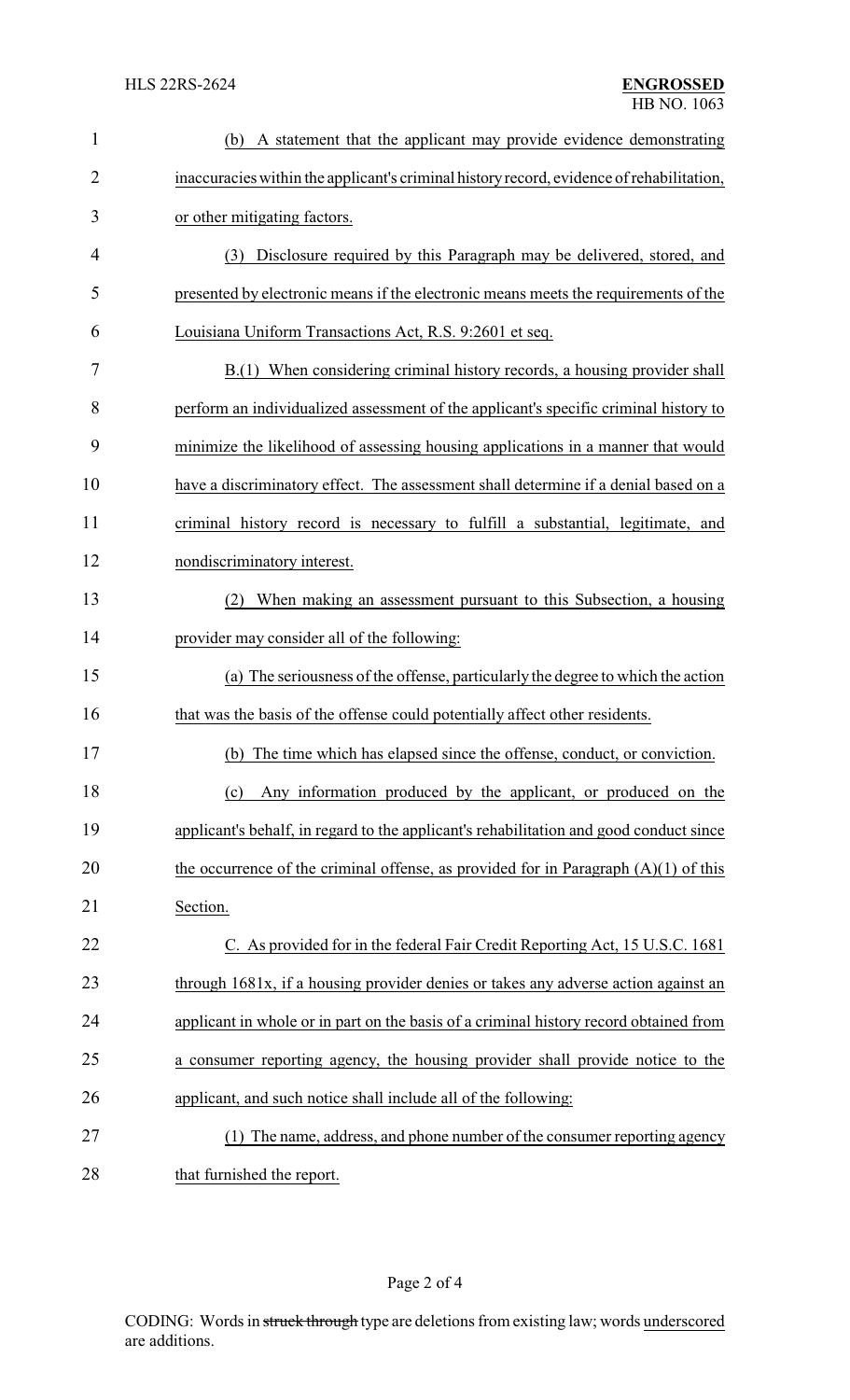| $\mathbf 1$ | (2) A statement that the company that supplied the report did not make the            |
|-------------|---------------------------------------------------------------------------------------|
| 2           | decision to take the unfavorable action.                                              |
| 3           | (3) Notice of the applicant's right to dispute the accuracy or completeness of        |
| 4           | any information the consumer reporting agency furnished and the applicant's right     |
| 5           | to get a free report from the company if the applicant requests such report within    |
| 6           | sixty days.                                                                           |
| 7           | D.(1) If a housing provider denies or takes any adverse action against an             |
| 8           | applicant, in whole or part, on the basis of a criminal history record obtained from  |
| 9           | a consumer reporting agency, the applicant may submit evidence demonstrating          |
| 10          | inaccuracies within the applicant's criminal record or evidence of rehabilitation or  |
| 11          | other mitigating factors not submitted pursuant to Subsection A of this Section and   |
| 12          | reapply for the next available unit.                                                  |
| 13          | (2) Housing providers shall not be obligated to hold, reserve, or remove from         |
| 14          | commerce an apartment or rental house pending an applicant's submission of            |
| 15          | additional information.                                                               |
| 16          | E. Housing providers, property owners, lessors and agents or employees of             |
| 17          | housing providers, property owners, or lessors shall be immune from liability in any  |
| 18          | civil action arising as a result of the decision to rent to individuals with criminal |
| 19          | records or who were otherwise charged with or convicted of a criminal offense or as   |
| 20          | a result of their decision to not engage in criminal background screening.            |

## DIGEST

The digest printed below was prepared by House Legislative Services. It constitutes no part of the legislative instrument. The keyword, one-liner, abstract, and digest do not constitute part of the law or proof or indicia of legislative intent. [R.S. 1:13(B) and 24:177(E)]

| HB 1063 Engrossed | 2022 Regular Session | Willard |
|-------------------|----------------------|---------|
|                   |                      |         |

**Abstract:** Requires a housing provider to conduct individualized assessment of an application and prohibits consideration of certain criminal historyrecord information when evaluating an application for housing.

Present law prohibits discriminatory housing practices pursuant to the La. Equal Housing Opportunity Act.